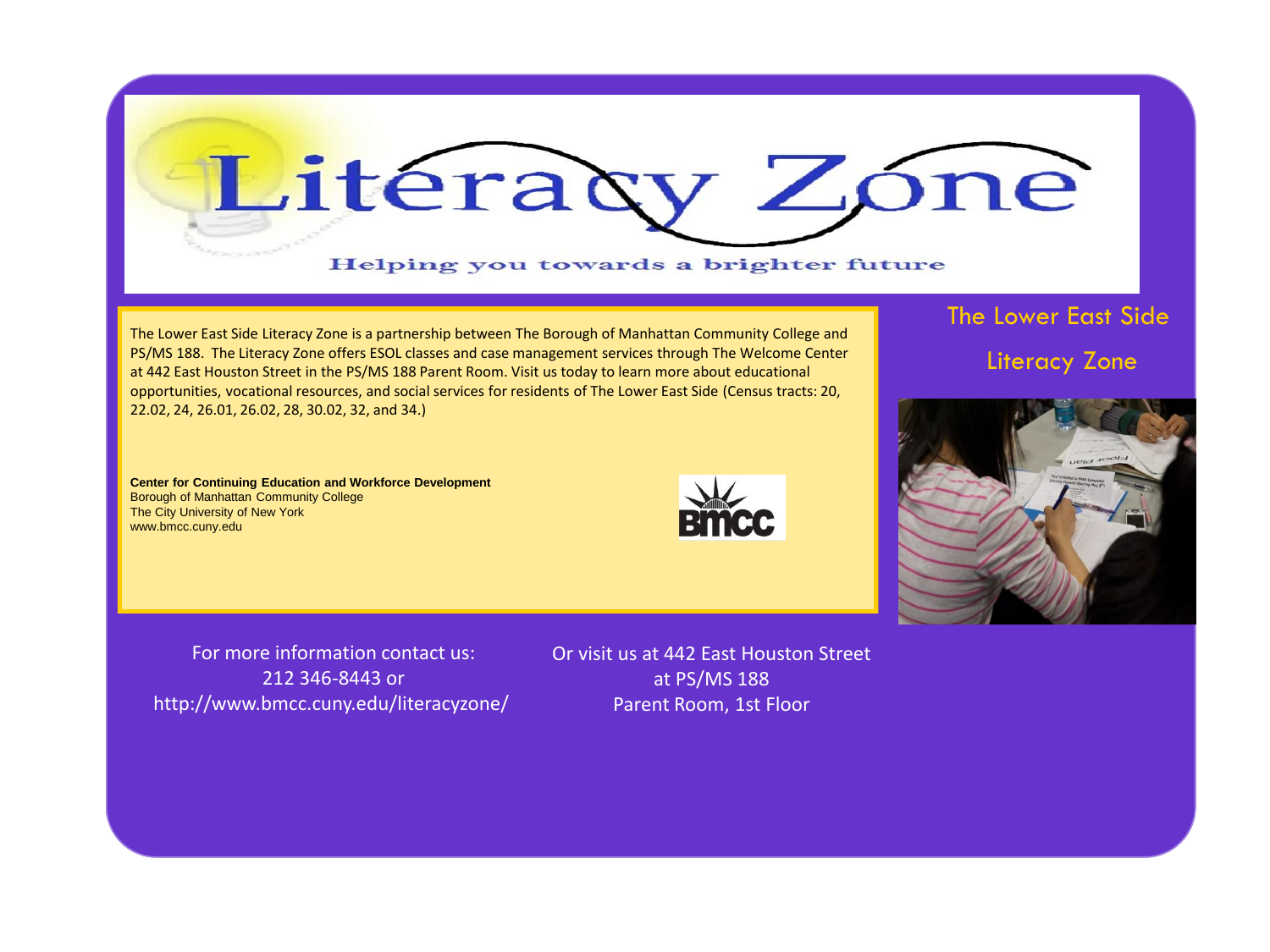Services available at The Lower East Side Literacy Zone Welcome Center:

- English classes
- Referrals to High School Equivalency, Adult Basic Education, and Computer Literacy classes
- Information on college and training
	- opportunities
- Health, Family and Financial Literacy **Workshops**
- Public Benefits Screening
- Vocational support for career path, job search, and résumé consultations
- College Knowledge Workshops

## **Come in and see how we can help you with your education and job-related needs**

Phone: 212 346-8443 <http://www.bmcc.cuny.edu/literacyzone/>

## **The Lower East Side Literacy Zone Welcome Center 442 East Houston Street New York, NY 10002**

Located at PS/MS 188 in the Parent Room, 1st Floor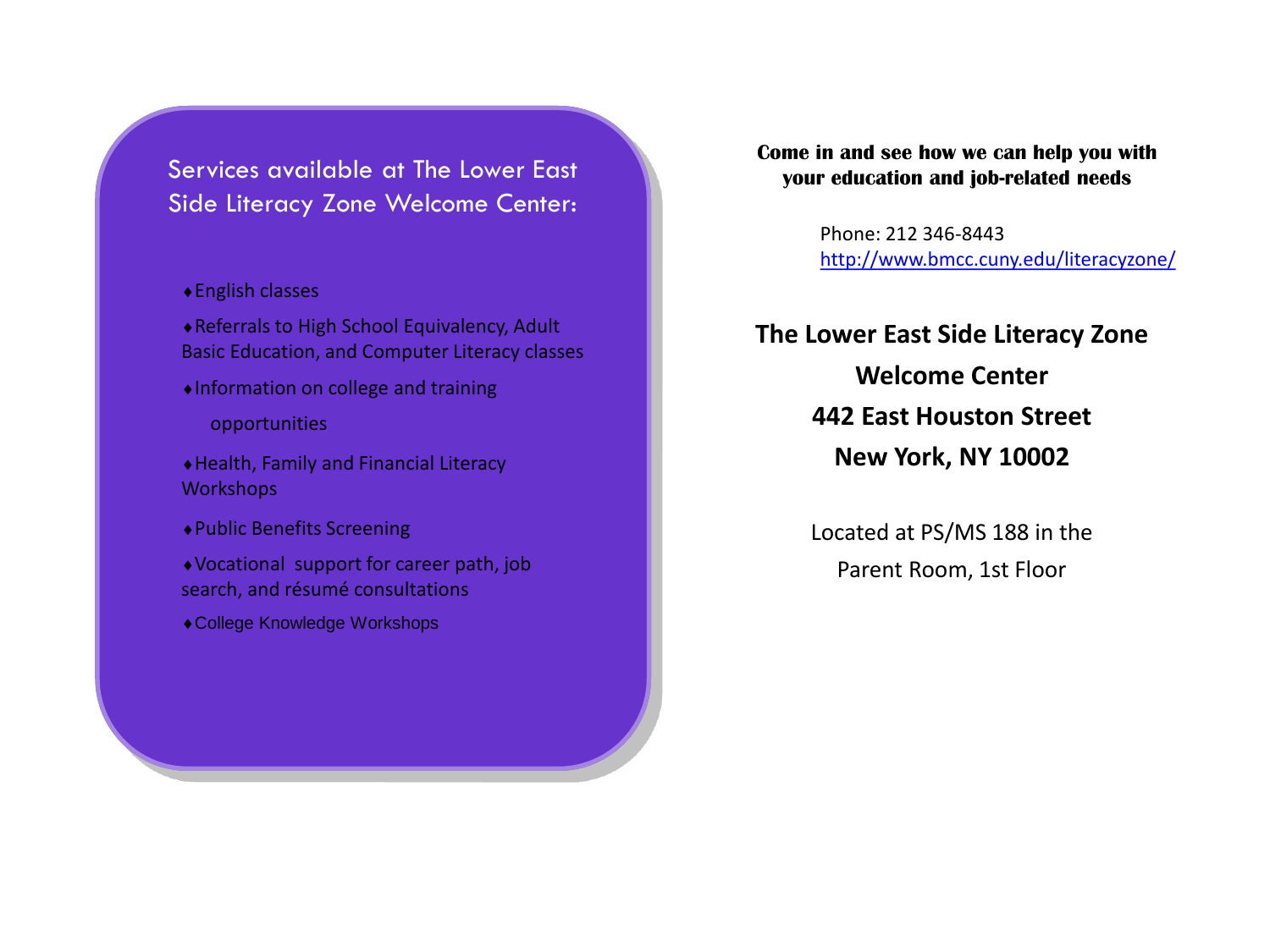Lower East Side Literacy Zone provides referrals for the following services:

- **Head Start and Early Head Start**
- **WIC and SNAP**
- **Resume preparation**
- **Financial services consultation**
- **Deferred Action for Childhood Arrivals (DACA) processing**
- **Voucher training, academic support and counseling for veterans**
- **Transitional services to formerly incarcerated**
- **Referrals to ACCESS-VR funded programs and Independent Living Centers**